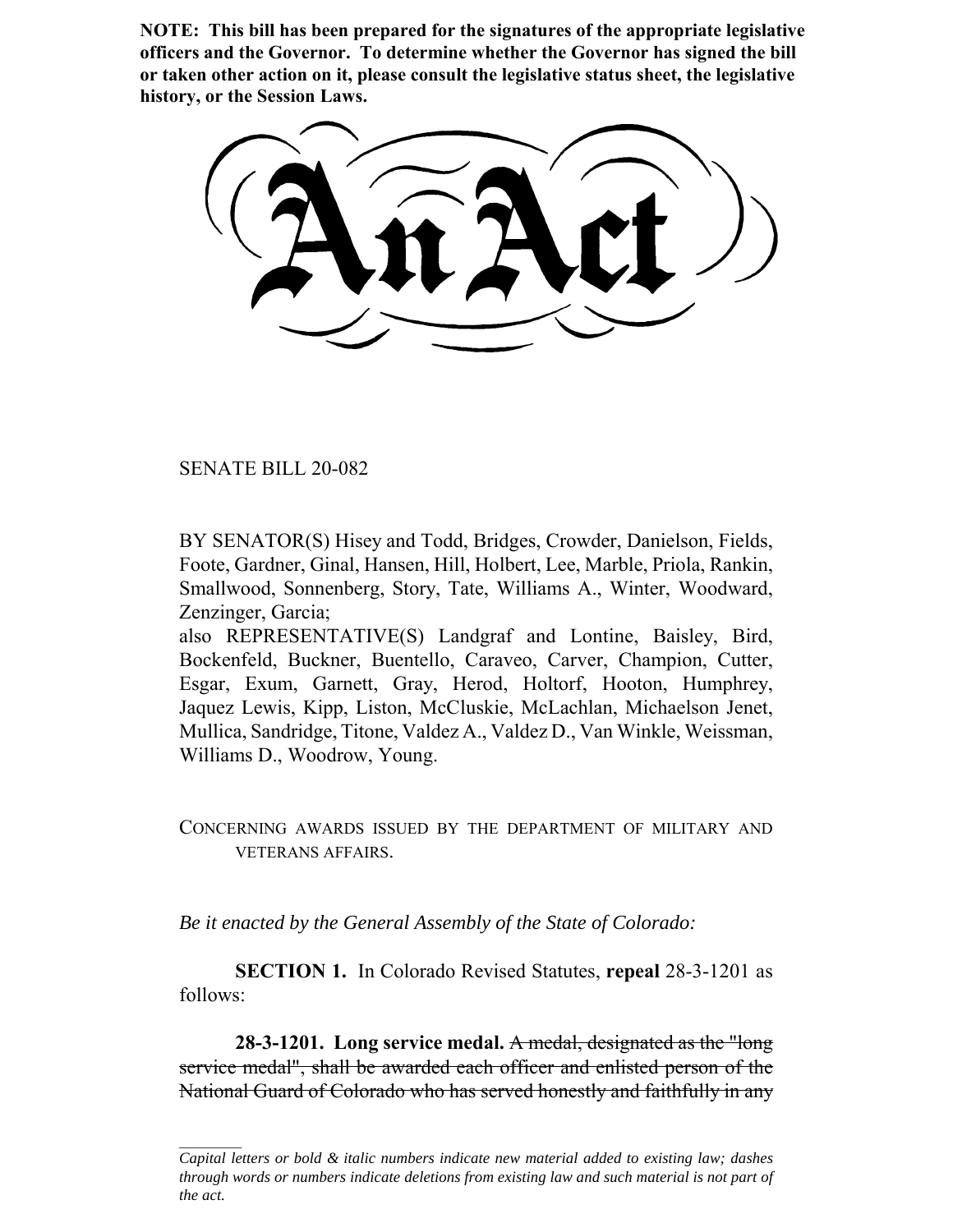organization or department of the National Guard of Colorado, in state or federal service, for a period of ten years, not necessarily consecutive, and, for every period of five years thereafter, there shall be awarded a suitable bar to be worn on the ribbon of the medal.

**SECTION 2.** In Colorado Revised Statutes, **amend** 28-3-1202 as follows:

**28-3-1202. Meritorious conduct medal.** THE DEPARTMENT MAY AWARD a medal, designated as the "meritorious conduct medal", shall be awarded each officer and enlisted person of the National Guard of Colorado who, when on an active duty status not in the TO ANY PERSON SERVING IN ANY CAPACITY IN OR WITH THE DEPARTMENT, INCLUDING IN OR WITH THE COLORADO NATIONAL GUARD, WHO, WHEN ON ANY DUTY STATUS EXCEPT federal service, distinguishes himself or herself by extraordinary heroism or has endangered his or her life in BY saving the lives of others LIFE OF ANOTHER BY PHYSICAL ACTION OR BY PROVIDING SUBSTANTIAL MEDICAL TREATMENT OF AN INJURY THAT, HAD TREATMENT NOT BEEN ADMINISTERED, WOULD HAVE RESULTED IN THE PERSON'S DEATH. A SECOND OR SUBSEQUENT AWARD IS DENOTED BY A BRONZE OAK-LEAF CLUSTER.

**SECTION 3.** In Colorado Revised Statutes, **amend** 28-3-1203 as follows:

**28-3-1203. Meritorious service medal.** THE DEPARTMENT MAY AWARD a medal, designated as the "meritorious service medal", shall be awarded TO any person serving in any capacity in or with, the National Guard of Colorado who OR ANY PERSON ACTING IN SUPPORT OF, ANY DIVISION OR OFFICE OF THE DEPARTMENT, INCLUDING THE COLORADO NATIONAL GUARD, WHO, WHEN ON ANY DUTY STATUS EXCEPT FEDERAL SERVICE, distinguishes himself or herself by exceptionally meritorious service for the state of Colorado TO THE DEPARTMENT.

**SECTION 4.** In Colorado Revised Statutes, **amend** 28-3-1204 as follows:

**28-3-1204. Active service medal.** THE DEPARTMENT MAY AWARD a medal, designated as the "active service medal", shall be awarded to any person WHO IS NOT A MEMBER OF THE MILITARY AND who is serving with or has served with the National Guard of Colorado in any campaign or period

PAGE 2-SENATE BILL 20-082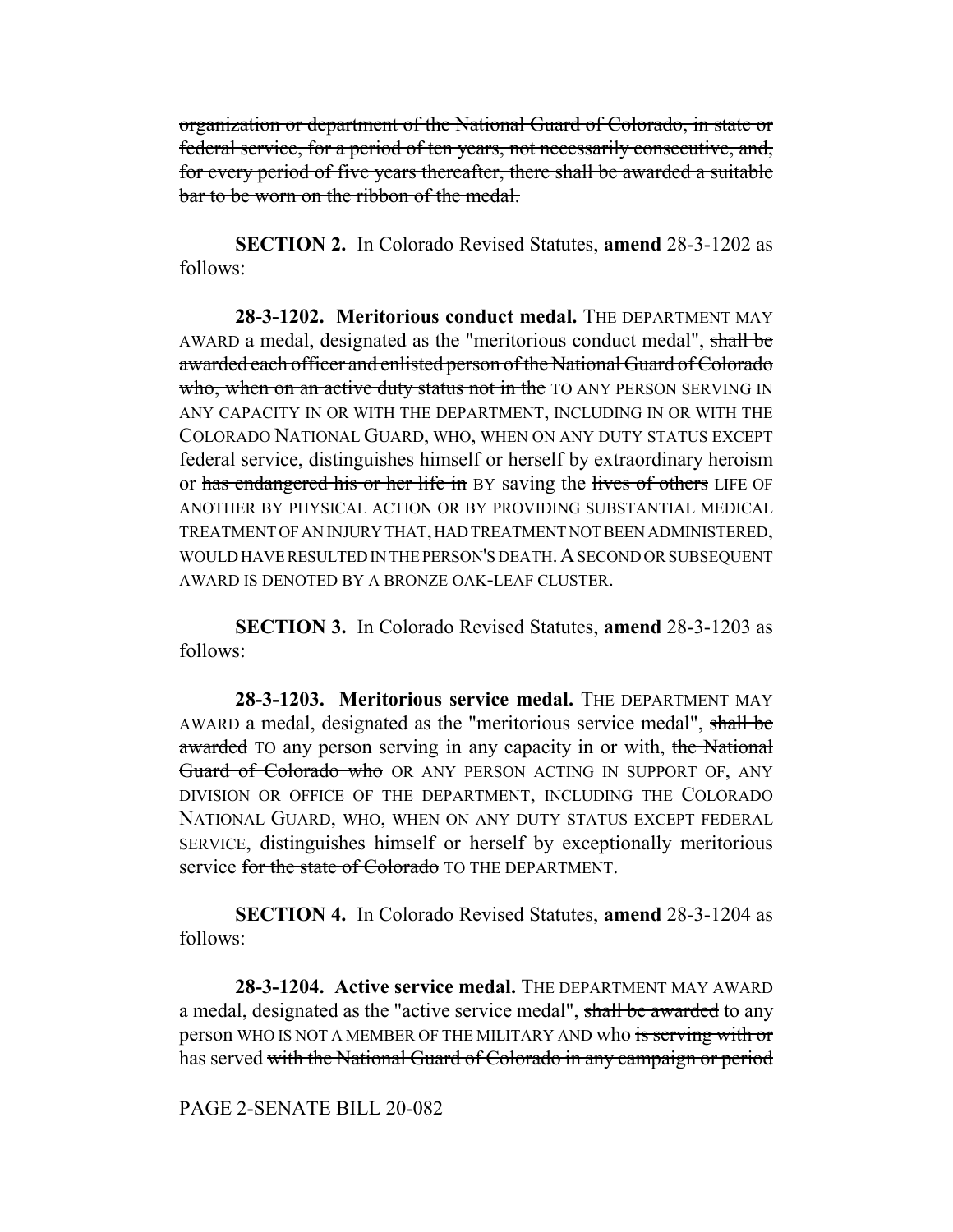of federal active duty under call or order of the president of the United States. This medal shall be awarded pursuant to regulations issued by the adjutant general. A clasp showing the dates only of such active service will be worn on the ribbon of the medal, and there shall be one clasp for each separate period of active service. IN OR WITH ANY DIVISION OR OFFICE OF THE DEPARTMENT, INCLUDING IN THE COLORADO NATIONAL GUARD IN STATE OR FEDERAL SERVICE, FOR A PERIOD OF TEN YEARS. THE TEN YEARS OF SERVICE DO NOT NEED TO BE CONSECUTIVE. FOR EACH SUBSEQUENT PERIOD OF TEN YEARS OF SERVICE, THE DEPARTMENT MAY AWARD THE INDIVIDUAL A BRONZE KNOT TO BE WORN ON THE RIBBON OF THE MEDAL.

**SECTION 5.** In Colorado Revised Statutes, **add** 28-3-1204.5 as follows:

**28-3-1204.5. Colorado legion of merit medal.** (1) (a) THE DEPARTMENT MAY AWARD A MEDAL, DESIGNATED AS THE "COLORADO LEGION OF MERIT MEDAL", TO ANY MEMBER OF THE DEPARTMENT, INCLUDING THE COLORADO NATIONAL GUARD, WHO HAS RENDERED SERVICE IN A CLEARLY EXCEPTIONAL, UNPRECEDENTED, OR SUPERIOR MANNER IN SUPPORT OF THE DEPARTMENT AND WHO HAS SERVED IN A POSITION OF SENIOR LEADERSHIP OR SENIOR COMMAND, HAS DEMONSTRATED SIGNIFICANT RESPONSIBILITY, SERVED IN A POSITION OF EXTREMELY DIFFICULT DUTY, OR WAS A KEY INDIVIDUAL IN MISSION OR DUTY SUCCESS.

(b) THE DEPARTMENT MAY PRESENT THE COLORADO LEGION OF MERIT MEDAL UPON THE MEMBER'S RETIREMENT OR THE COMPLETION OF ANY ASSIGNMENT, MISSION, OR SERVICE.

(2) THE ADJUTANT GENERAL MAY AWARD THE COLORADO LEGION OF MERIT MEDAL TO A PERSON WHO IS NOT A MEMBER OF THE DEPARTMENT WHO HAS RENDERED SERVICE IN A CLEARLY EXCEPTIONAL, UNPRECEDENTED, OR SUPERIOR MANNER IN SUPPORT OF THE DEPARTMENT.

**SECTION 6.** In Colorado Revised Statutes, **amend** 28-3-1205 as follows:

**28-3-1205. Lapel button.** THE DEPARTMENT SHALL, UPON REQUEST AND WITHOUT COST, GIVE a lapel button denoting membership in the Colorado National Guard shall be given without cost to every ANY actively participating officer and enlisted person.

PAGE 3-SENATE BILL 20-082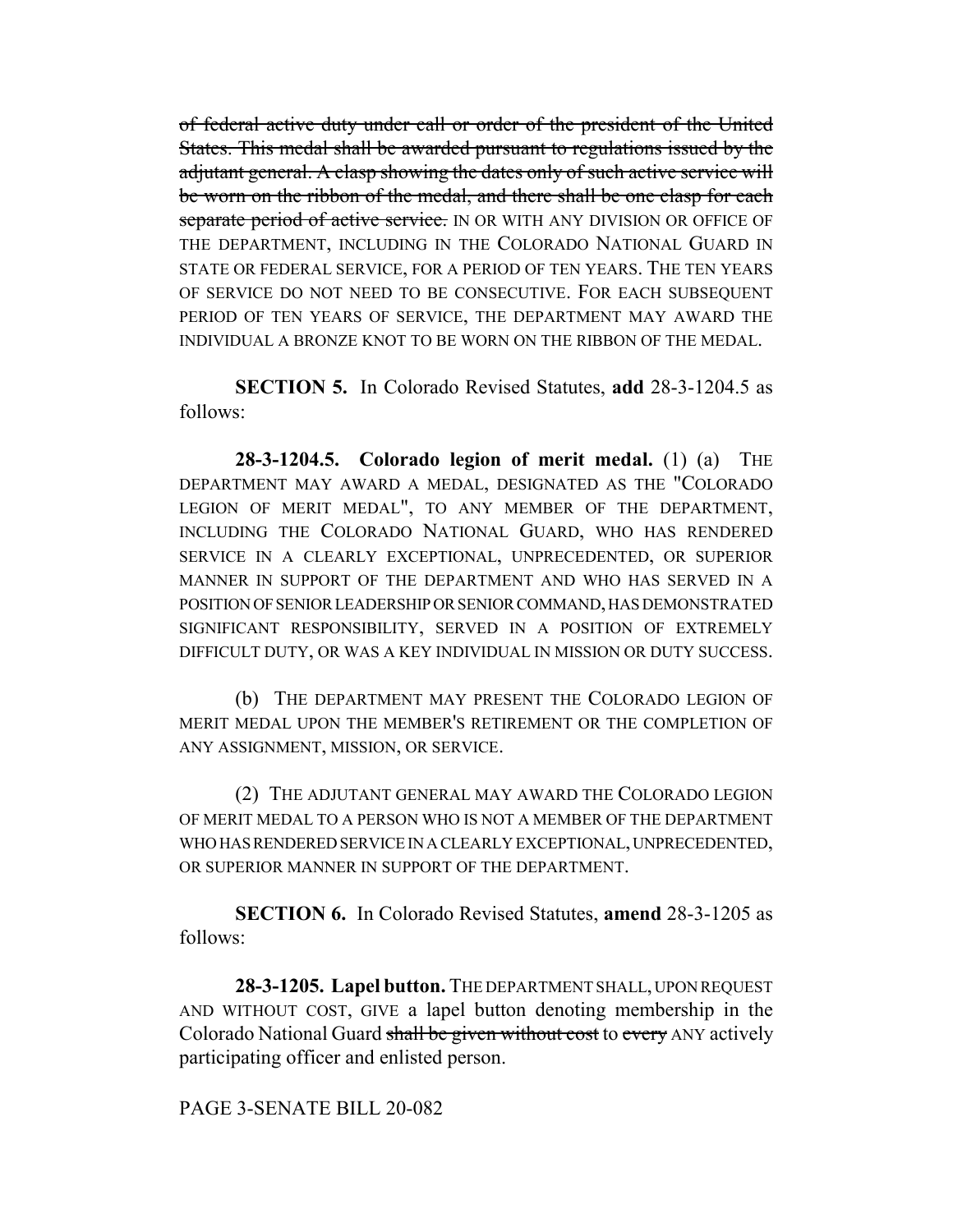**SECTION 7.** In Colorado Revised Statutes, **repeal** 28-3-1208 as follows:

**28-3-1208. Noncommissioned officer/soldier/airman of the year ribbon.** (1) A ribbon, designated as the "noncommissioned officer/soldier/airman of the year ribbon", shall be awarded each year to five members of the National Guard of Colorado selected through both the Army and air command channels. The five recipients shall be as follows:

(a) An Army noncommissioned officer;

(b) An Army enlisted soldier;

(c) An air senior noncommissioned officer;

(d) An air noncommissioned officer; and

(e) An airman.

**SECTION 8.** In Colorado Revised Statutes, **repeal** 28-3-1213 as follows:

**28-3-1213. Foreign deployment service ribbon.** A ribbon, designated as the "foreign deployment service ribbon", shall be awarded to any member of the National Guard of Colorado who has satisfactorily served the state and nation on a deployment to a foreign country for a continuous period of at least four days.

**SECTION 9.** In Colorado Revised Statutes, **repeal** 28-3-1214 as follows:

**28-3-1214. State mobilization support ribbon.** A ribbon, designated as the "state mobilization support ribbon", shall be awarded to members of the National Guard of Colorado and other persons or organizations who have, through their own outstanding and exemplary actions, attitude, efforts, and service, supported the mobilization of units of the National Guard of Colorado when called to serve their country. These actions may include support in returning units to state control upon demobilization.

## PAGE 4-SENATE BILL 20-082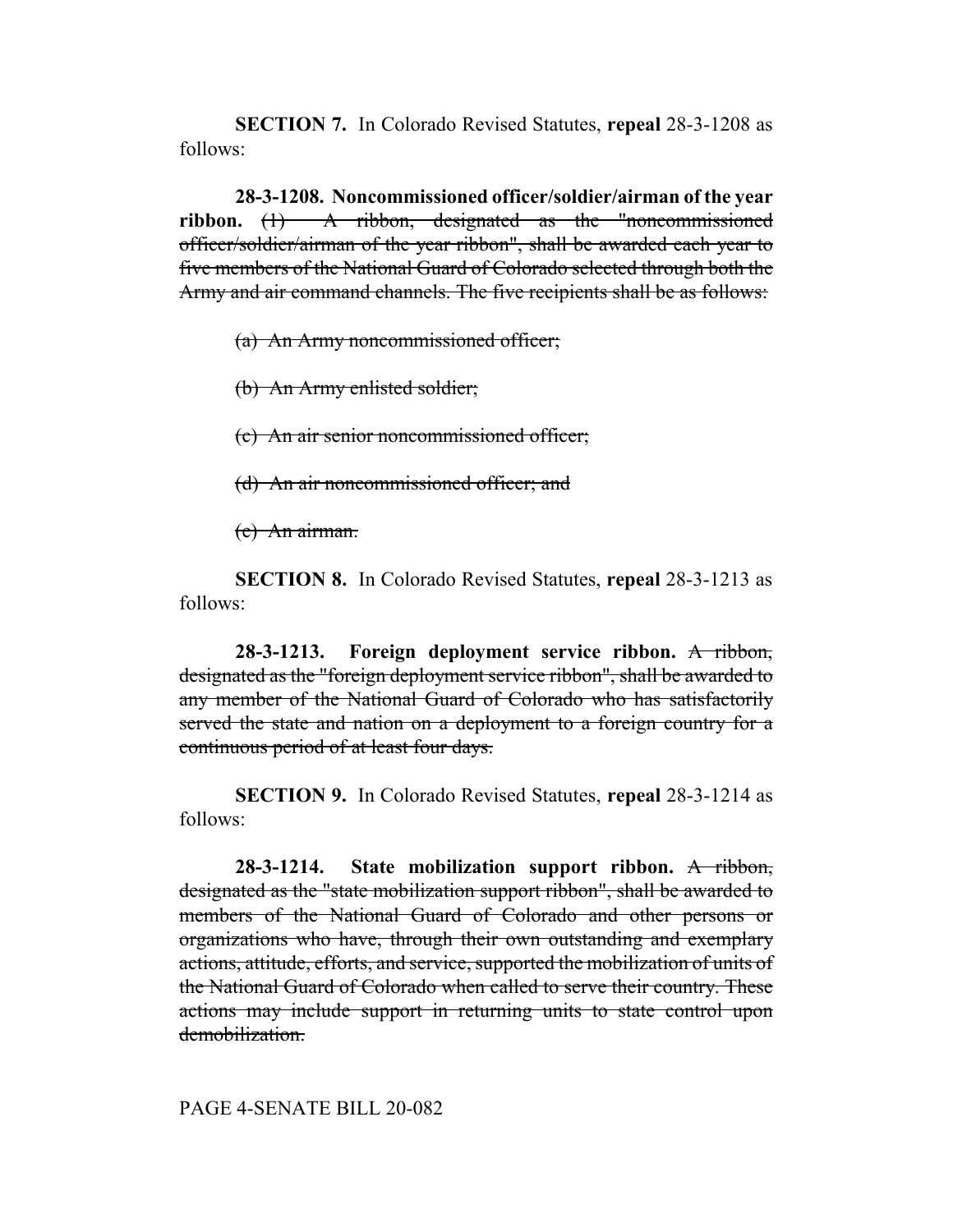**SECTION 10.** In Colorado Revised Statutes, **repeal** 28-3-1216 as follows:

**28-3-1216. Command tour ribbon.** A ribbon, designated as the "command tour ribbon", shall be awarded to a command sergeant major, a command chief, or a first sergeant who has been or is currently assigned to one of those designated positions for a period of not less than twenty-four months and who meets any additional criteria established by the adjutant general in military regulations.

**SECTION 11. Act subject to petition - effective date.** This act takes effect at 12:01 a.m. on the day following the expiration of the ninety-day period after final adjournment of the general assembly (August 5, 2020, if adjournment sine die is on May 6, 2020); except that, if a referendum petition is filed pursuant to section 1 (3) of article V of the state constitution against this act or an item, section, or part of this act within such period, then the act, item, section, or part will not take effect unless